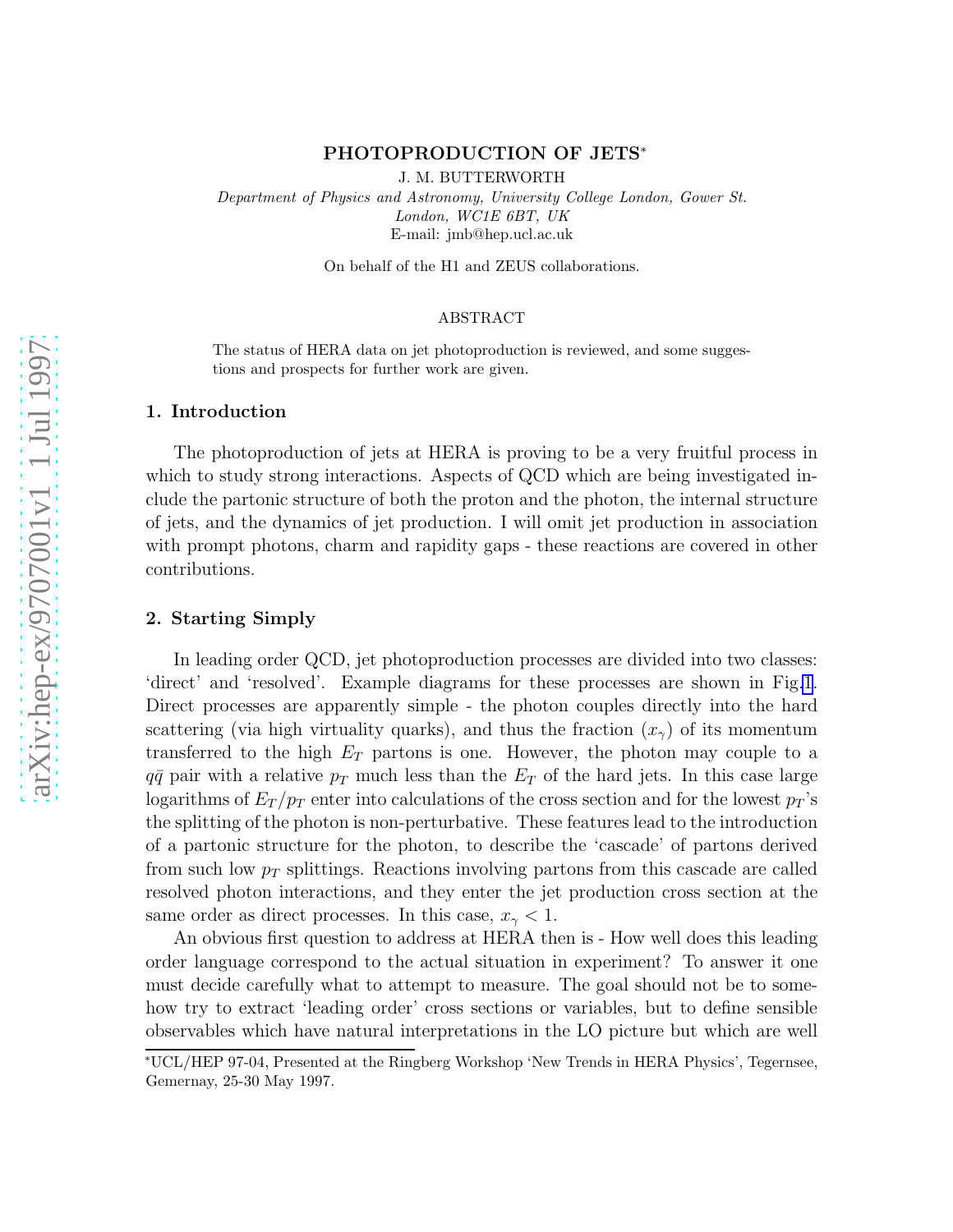<span id="page-1-0"></span>

Fig. 1. Leading order diagrams for direct (a) and resolved (b) jet photoproduction.

defined independently of it.

The first such observable is a jet. At leading order this corresponds to a parton, but in experiment (as well as in more sophisticated calculations) it is defined by a jet algorithm. More of this later. For now, it is enough to remark that jets have well defined pseudorapidity<sup>*a*</sup>( $\eta^{jet}$ ) and transverse energy ( $E_T^{jet}$ )  $_{T}^{\ _{jet}\text{)}}.$ 

In photoproduction events at HERA the positron generally escapes down the beampipe. This constrains the negative of the four-momentum squared of the photon  $(Q^2)$  to be below about 4 GeV<sup>2</sup>, and the median value is  $Q^2 \approx 10^{-3}$  GeV<sup>2</sup>. This is not the hard scale of the interaction (which is provided by  $E_T^{jet}$  $T^{jet}$ ), and is more usually referred to as  $P^2$  in photon physics. Another important variable is the inelasticity y. This is defined in the same way as in deep inelastic scattering (DIS), but at low  $Q^2$ it reduces to  $y \approx E_{\gamma}/E_e$ .

Using the jets and y, the variable  $x_{\gamma}^{OBS} = \sum_{jets} (E_T^{jet})$  $j^{jet}_T e^{-\eta^{jet}})/2yE_e$  is defined. It is the fraction of the photon's momentum appearing in the high  $E_T^{jet}$  $T^{\text{jet}}$  jets. In dijet cross sections the sum runs over the two highest  $E_T^{jet}$  $T^{\text{pert}}$  events. The superscript 'OBS' is meant to indicate that this is an observable, unlike the LO  $x_{\gamma}$ . However, in a two parton final state,  $x_{\gamma}^{OBS}$  reduces to the LO variable.

The (uncorrected)  $x_{\gamma}^{OBS}$  distribution from ZEUS<sup>[1](#page-10-0)</sup> is shown in Fig[.2](#page-2-0). There is a clear two-component structure, with a peak at high values of  $x_{\gamma}^{OBS}$  and a rising tail to low values, which is cut off eventually by detector acceptance. Also shown are the distributions obtained from Monte Carlo (MC) simulations which include parton showers and hadronisation models as well as the LO diagrams. The direct MC events lie at high  $x_{\gamma}^{OBS}$ .

Thus the LO QCD picture has passed its first test (at least qualitatively - there are discrepancies at low  $x_{\gamma}^{OBS}$  between the data and the MC). There is a further test which can be made quite simply. The dominant LO diagrams for direct processes

 $a_{\eta}$  – ln tan  $\theta/2$  where  $\theta$  is the polar angle of the jet w.r.t. the proton direction.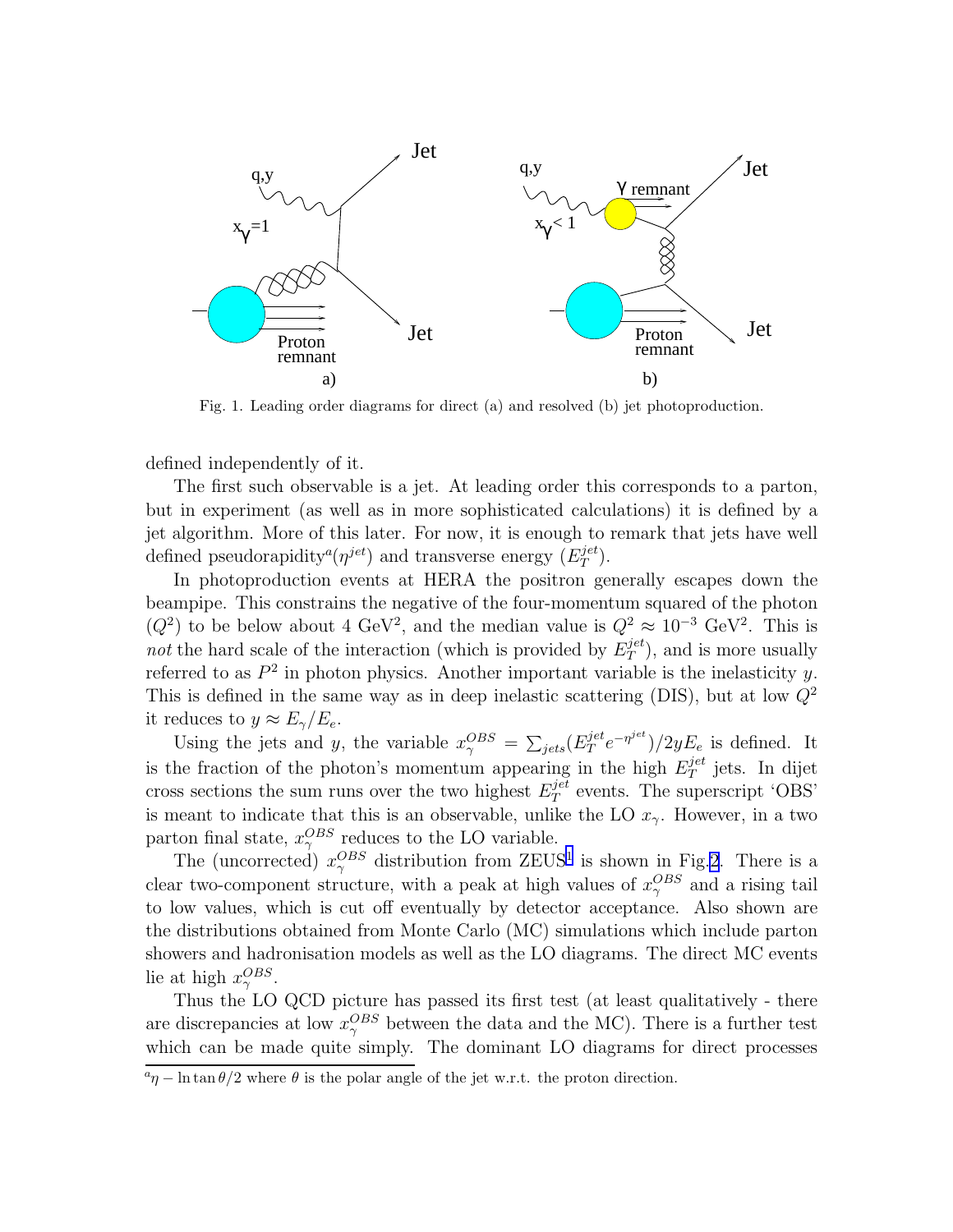<span id="page-2-0"></span>

Fig. 2. a) Uncorrected  $x_{\gamma}^{OBS}$  distribution b) dijet angular distributions.

involve fermion (i.e. quark) exchange whereas those in resolved processes involve boson (i.e. gluon) exchange (see Fig[.1](#page-1-0)). This leads to different predictions for the dijet angular distribution in the jet-jet centre-of-mass frame. The direct (high  $x_{\gamma}^{OBS}$ ) should be distributed according to  $|1 - cos\theta^*|^{-1}$ , whereas the resolved (low  $x_\gamma^{OBS}$ ) should be  $\approx |1 - \cos\theta^*|^{-2}$  $\approx |1 - \cos\theta^*|^{-2}$  $\approx |1 - \cos\theta^*|^{-2}$ . ZEUS has measured these distributions<sup>2</sup> for dijet invariant mass above 23 GeV. The results are shown in Fig.2. The data agree well with the predictions. Also shown are NLO calculations from Harris and Owens<sup>[3](#page-10-0)</sup>, which agree well with both the data and with the LO curves.

#### 3. Jet Cross Sections

So far the simple LO picture of these processes is in pretty good shape. What else can we learn? As well as being sensitive to the QCD dynamics, jet cross sections are sensitive to the parton distributions in the photon and the proton. Thus in principle they can give information about the quark and gluon distributions inside the photon and proton. H1 and ZEUS have measured inclusive and dijet cross sections and the statistics are now becoming sufficiently high for measurements of multijet jet cross sections to begin.

# 3.1. Inclusive Jet Cross Sections

Both ZEUS and H1 measure inclusive jet cross sections differential in  $\eta^{jet}$  and integrated above a given  $E_T^{jet}$  $T^{jet}$ , and cross sections differential in  $E_T^{jet}$  $T^{jet}$  integrated within a range of  $\eta^{jet}$ . All the cross sections are  $ep$  cross sections integrated within specified y and  $Q^2$  ranges.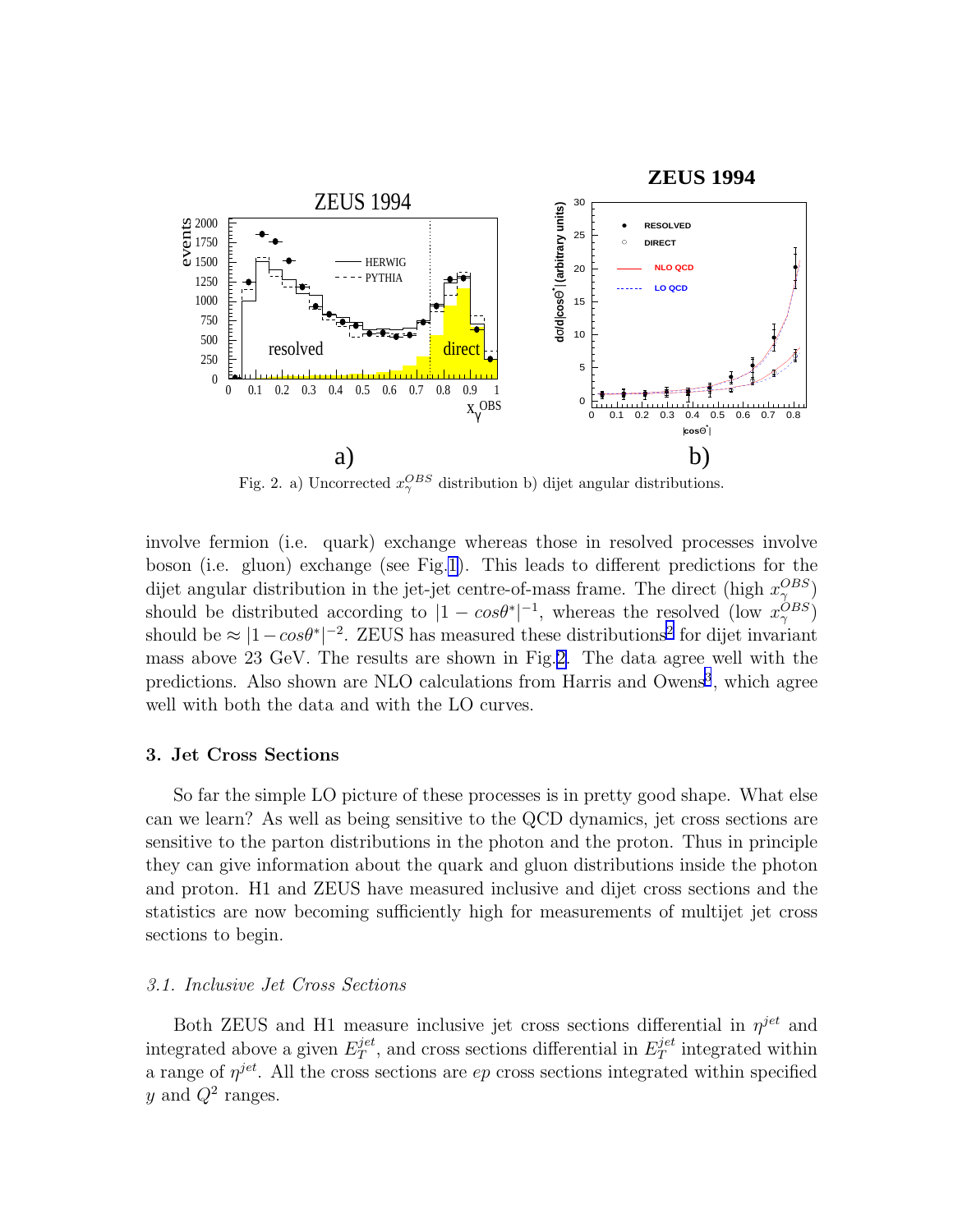

Fig. 3. Inclusive jet cross sections. The H1 data<sup>[4](#page-10-0)</sup> have a normalisation uncertainty of 26% which is not shown. The uncertainty in the ZEUS data arising from the energy scale of the calorimeter is correlated between points and is indicated by the shaded band. The ZEUS data show the difference between data and theory for the cross section  $d\sigma/d\eta^{jet}$  for  $E_T^{jet} > 17 \text{ GeV}^6$  $E_T^{jet} > 17 \text{ GeV}^6$ .

Some examples are shown in Fig.3. The H1 data<sup>[4](#page-10-0)</sup> are compared to the expectations of LO MC simulations. For the standard PYTHIA there is in general reasonable agreement in the shape at high  $E_T^{jet}$  values. However, at low  $E_T^{jet}$  and in the forward region the data lie above the MC (whether GRV or LAC1 parton distributions are used for the photon). The other MC models shown contain multiparton interactions and give higher cross sections - more of this later. An example of the ZEUS inclusive jet data is also shown. This time, the difference between data and 'theory' is plotted, where in the first case the theory is PYTHIA again, and in the second case it is a NLO QCD calculation from Klasen and Kramer<sup>[5](#page-10-0)</sup>. For these higher  $E_T^{jet}$  values PYTHIA lies below the data over the whole range. The NLO QCD calculations describe the normalisation of the data better, but lie below the data in the forward region. The sensitivity to the parton distribution in the photon is similar in size to the systematic uncertainties in the measurement.

# 3.2. Dijet Cross Sections

Once two (or more) jets per event are measured in the detector, many possible cross sections can be measured. The angular distributions shown earlier are an example, as might be the  $x_{\gamma}^{OBS}$  distribution. A choice which has been made by ZEUS<sup>[1](#page-10-0)</sup> is to measure  $d\sigma/d\bar{\eta}$  for both jets above a given  $E_T^{jet}$  $T^{\text{jet}}$  cut. Here  $\bar{\eta} \equiv (\eta_1 + \eta_2)/2$  is the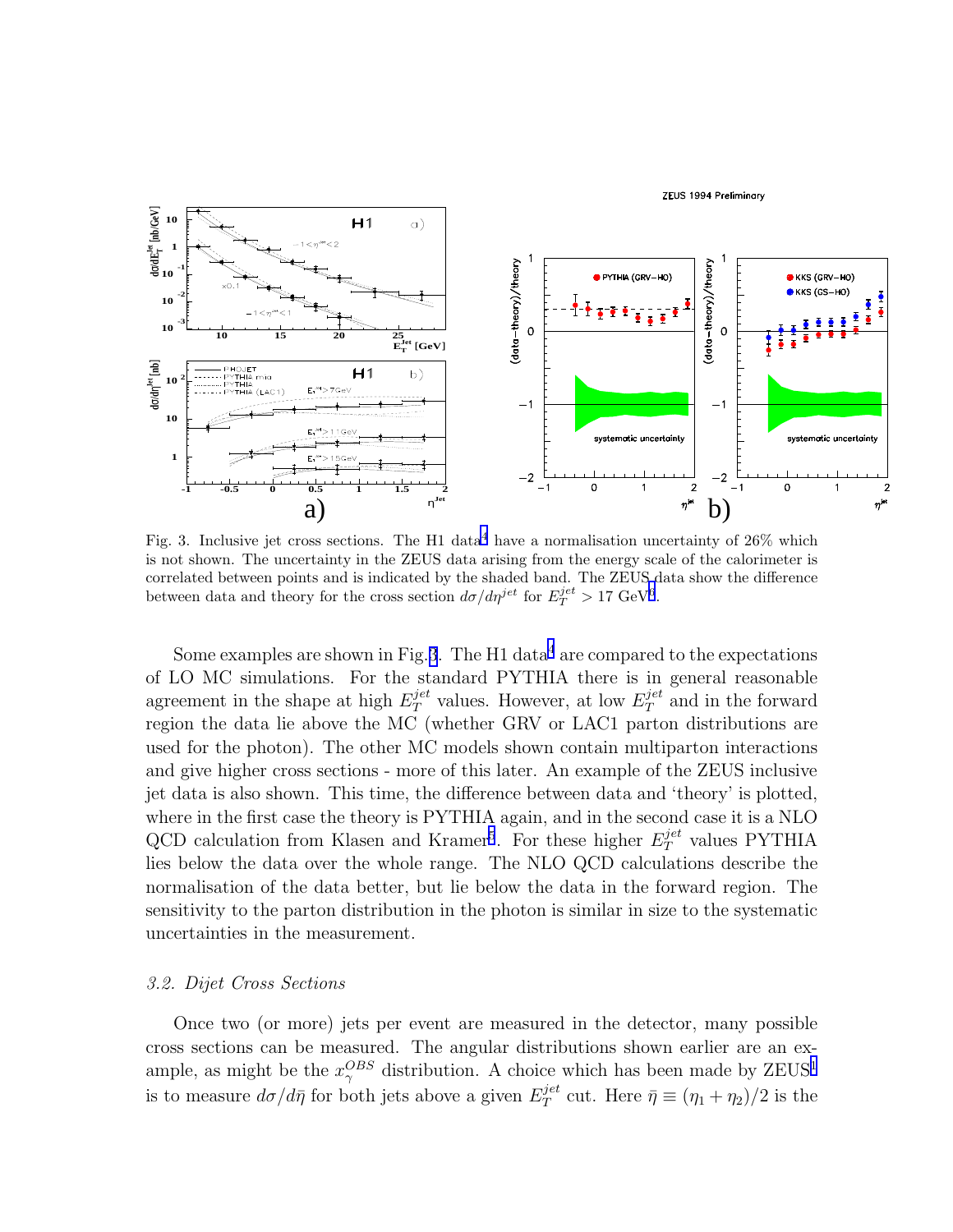boost of the dijet system in the lab frame. Rewriting  $x_{\gamma}^{OBS} \approx E_T^{jet}$  $T^{jet}e^{-\bar{\eta}}\cosh\Delta\eta/yE_e$ shows that for small  $|\Delta \eta| \equiv |\eta_1 - \eta_2|$  the smallest x values are probed for a given  $E_T^{jet}$  $T^{\text{jet}}$ . Scanning across  $\bar{\eta}$  means scanning across  $yx_{\gamma}$  and  $x_p$ . Low  $\bar{\eta}$  means high  $x_{\gamma}$  and low  $x_p$  (typically 0.005). High  $\bar{\eta}$  means low  $x_{\gamma}$  and moderate  $x_p$  (typically 0.1). The cross section is measured in two  $x_{\gamma}^{OBS}$  regions corresponding to direct  $(x_{\gamma}^{OBS} > 0.75)$ and resolved  $(0.3 < x_{\gamma}^{OBS} < 0.75)$ . The data are shown in Fig.[4.](#page-5-0)

#### 3.3. Comments on Jet Cross Sections

The situation now looks a little less clear. There is reasonable agreement between data and theory for dijet cross sections at high  $x_{\gamma}^{OBS}$ , but the calculations are too low at low  $E_T^{jet}$  $T^{jet}_T$  and low  $x^{OBS}_\gamma$ . There is reasonable agreement in backward inclusive jets, but the calculation is too low in the forward direction, particularly for the lowest  $E_T^{jet}$ T values measured. The next section contains some possible explanations and hints at how these discrepancies might be resolved.

#### 4. What is a jet?

The theory we wish to investigate is QCD. Although MC simulations describe some event properties more successfully by use of phenomenological models, the best calculations available are at next-to-leading order in  $\alpha_s$  and do not include effects such as hadronisation. This means that although in nature jets consist of many (typically more than five) hadrons, in the theory they consist of two (at most) partons. These partons are the hardest in the event, and thus can be expected to give a reasonable description of high  $E_T^{jet}$  $T<sup>jet</sup>$  jets. However, the following issues (and maybe others!) must be addressed before strong conclusions can be drawn from comparisons between data and theory. None of them are trivial issues, and the investigation of them should deepen our understanding significantly.

# 4.1. Jet Algorithms

It is not correct to think of jets as being simply 'smeared' partons. Jets are defined by an algorithm. Are the algorithms the same in experiment and theory? Experiments have used cone algorithms of various flavours or more lately a mode of the so-called  $k_T$  cluster algorithm which uses separation in  $\eta - \phi$  space as its distance parameter<sup>[7](#page-11-0)</sup>. So far the calculations have used only a cone algorithm.

A major source of ambiguity arises in the seed finding (that is, where do you begin looking for a jet?) and jet merging and/or splitting (that is, at what point does a fairly hard subjet become an extra jet in its own right?). The details of how these are performed can have a large effect on the experiment and a lesser or different one on the theory. No unique treatment is defined in the famous Snowmass convention<sup>[8](#page-11-0)</sup>.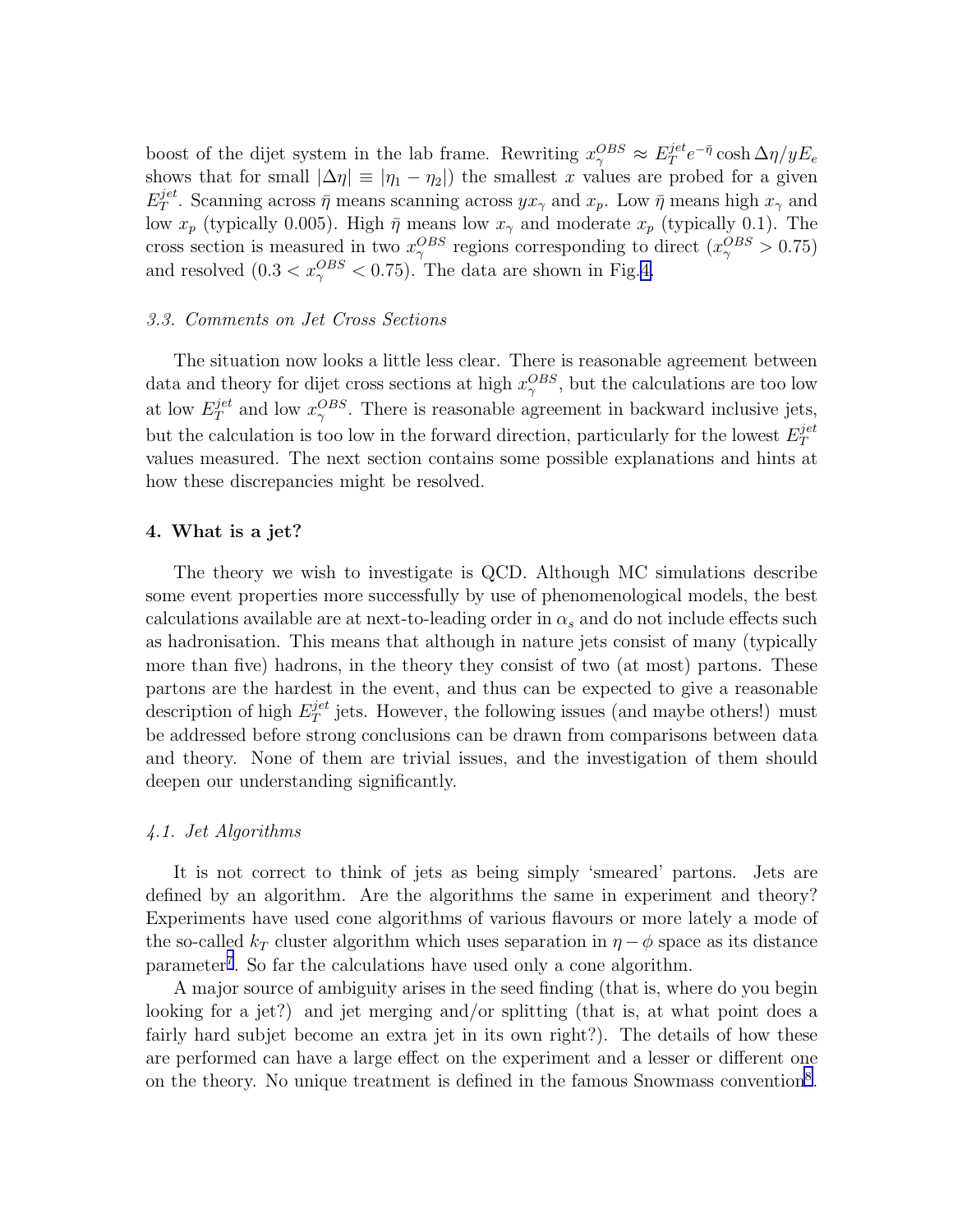<span id="page-5-0"></span>

Fig. 4. Dijet cross sections from ZEUS<sup>[1](#page-10-0)</sup>. The uncertainty in the data arising from the energy scale of the calorimeter is correlated between points and is indicated by the shaded band.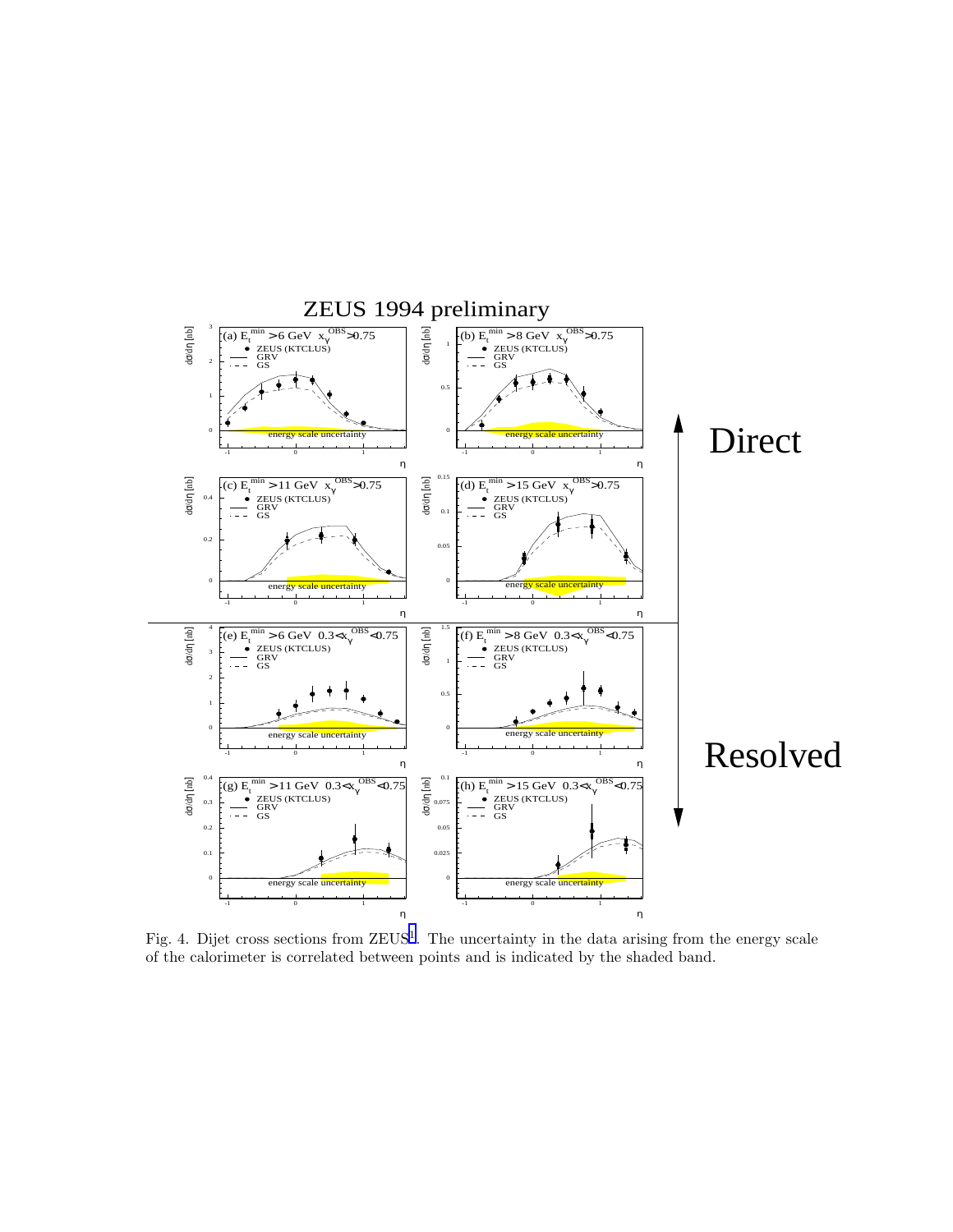A particular example of a problem can be seen by considering two partons or hard particles separated by  $\delta r = \sqrt{\delta \phi^2 + \delta \eta^2} = 2$ . An experimental cone algorithm running with jet radius  $R = 1$  would typically take one of these (or the calorimeter cluster caused by it) and draw a circle of radius one around it. No other particle is inside this radius and so a stable jet is formed. The second particle will form a second jet. However, in a theoretical calculation the partons will be merged (if they have the same  $E_T$ ) because they do both lie with a cone of radius one centred on their midpoint.

The parameter  $R_{\rm sep}$  is introduced in the theory to combat this problem<sup>[9](#page-11-0)</sup>. Partons separated by a distance greater than  $R_{\rm sep}$  will never be merged by the algorithm. In this way, calculations attempt to mimic the effects of the seed finding stage of experimental jet finders. As a bonus, setting  $R_{\rm sep} = R$  makes the results of the cone algorithm identical (for a three parton final state) to the  $k_T$  version employed by the experiments.

Therefore one approach is to measure and calculate jet cross sections with various jet algorithms and see how changes in the algorithm affect the comparison between the two<sup>[10](#page-11-0)</sup>. However, the  $R_{\rm sep}$  method is in fact badly defined for higher order calculations, and in fact cone algorithms like this are not infrared safe in four-parton final states $^{11}$  $^{11}$  $^{11}$ .

# 4.2. Underlying Events

Jets are not the only things in an event. How does the rest of the event affect them? The term 'underlying event' is often used loosely to refer to the activity in real events caused by the fact that, having provided partons for a hard scattering, the remnants of the proton and photon do not just go away. The models and language used to describe them vary widely and depending upon taste or convention effects such as initial and final state QCD radiation and soft or hard remnant-remnant interactions may or may not be included. They *do not* however include second photon-proton interactions in a single bunch crossing - the probability for this leading to significant activity in an event is negligible at HERA.

That an underlying event exists in photoproduction at HERA is clearly seen in Fig.[5a](#page-7-0). Here  $H1<sup>4</sup>$  $H1<sup>4</sup>$  $H1<sup>4</sup>$  have plotted the mean transverse energy *outside the jet* per unit of  $\eta - \phi$  space, as a function of  $x_{\gamma}^{OBS}$ . First, there is clearly plenty of transverse energy in the event apart from the hard jets, and secondly it is correlated to  $x_{\gamma}^{OBS}$ . Given the fact that any transverse energy outside the jet must contain some of the photon's momentum, it is plain from the definition of  $x_{\gamma}^{OBS}$  that such a correlation must exist. However, the amount of transverse energy involved and strength of the correlation are remarkable. The implication is that this underlying event could indeed affect the jets significantly, and that it cannot be treated as independent of the jets. The size of the underlying event is correlated to the hard process, and therefore no technique relying on subtraction of typical 'minimum bias' events will be able to correct for it properly.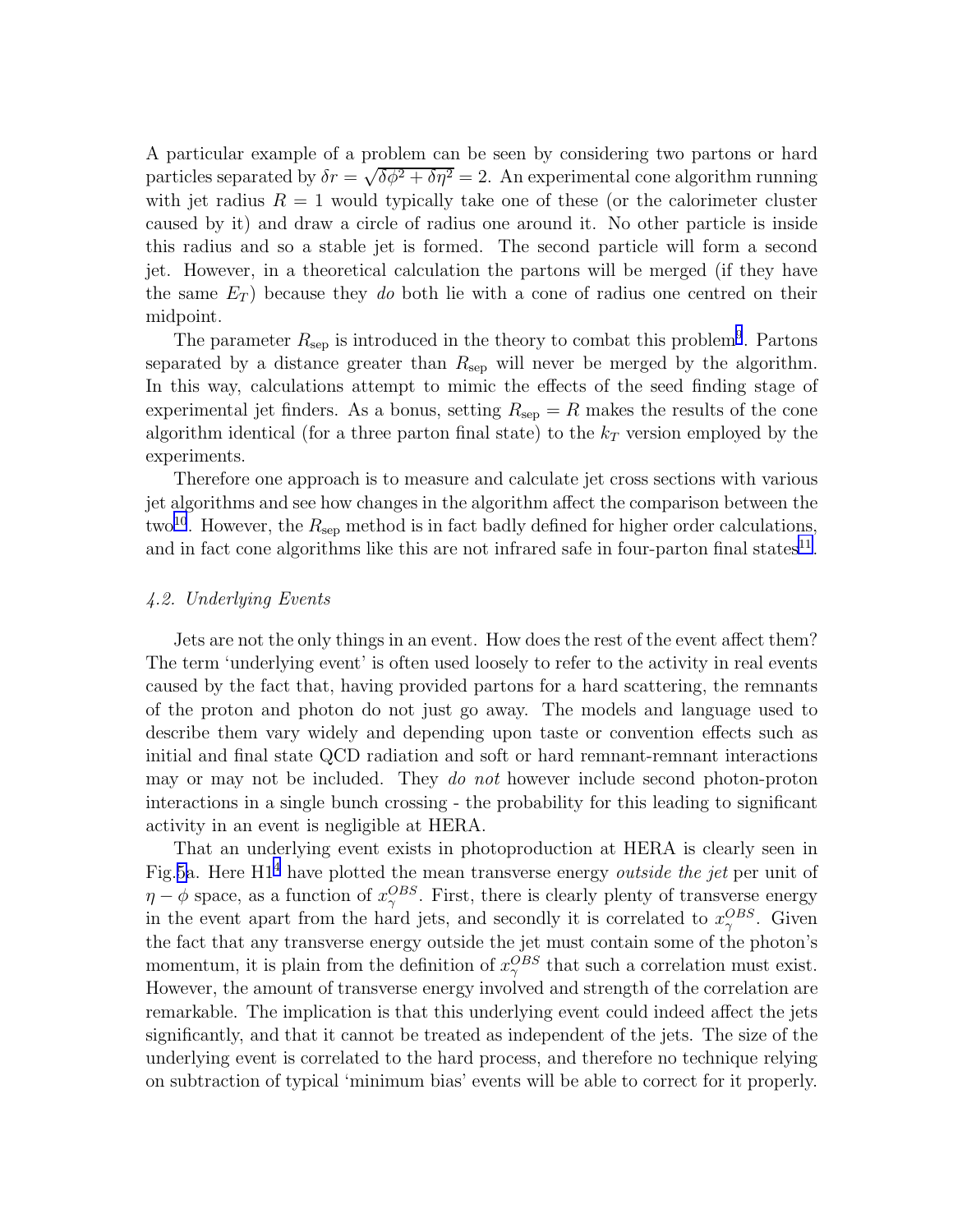<span id="page-7-0"></span>

Fig. 5. (a) Energy flow outside the jets vs  $x_{\gamma}^{OBS}$  ( $\equiv x_{\gamma}^{jets}$ ). (b) Schematic representation of multiparton interactions.

That such techniques have occasionally been used at hadron-hadron colliders without large ill effects seems to be because all the events are at low  $x$ , whereas the correlation becomes important in the range above  $x \approx 0.1$ .

A possible explanation of this type of effect is offered by multiparton interactions  $(MI)^{12,13}$  $(MI)^{12,13}$  $(MI)^{12,13}$  $(MI)^{12,13}$  $(MI)^{12,13}$ . These are allowed in eikonal models for extra hard (or sometimes soft) scatters in a single  $\gamma p$  event, as illustrated in Fig.5b. Such models are available in PYTHIA<sup>[14](#page-11-0)</sup>, HERWIG<sup>[15](#page-11-0)</sup> and PHOJET<sup>[16](#page-11-0)</sup> (but not in NLO QCD!). These models improve the description of the data - they increase energy flow around the jet core and in general increase jet cross sections. The price paid is that when MI are allowed, the energy flow outside the jet becomes very sensitive to the parton distributions in the photon and proton, and to  $p_T^{\min}$ , the cutoff for hard scattering<sup>[13](#page-11-0)</sup>. This is because the average number of partonic interactions in a given  $\gamma p$  event goes up with increasing parton density.

#### 4.3. Jet Shapes

Jets have internal structure. Does the theory describe this properly? Measurements of jet shapes provide a useful way of looking at this. The jet shape  $\Psi(r)$  is defined as the average fraction of the jet's transverse energy lying within cone of radius r. It is defined such that  $\psi(R) = 1$ . The rate at which it approaches unity as  $r$  approaches  $R$  is a measure of how collimated the jet is. ZEUS have measured jet shapes<sup>[17](#page-11-0)</sup> for a sample inclusive jets with  $E_T^{jet} > 14$  GeV. An example of the data is shown in Fig[.6](#page-8-0). In Fig.[6](#page-8-0)a the fraction of  $E_T^{jet}$  $T<sup>jet</sup>$  contained within a sub-cone of radius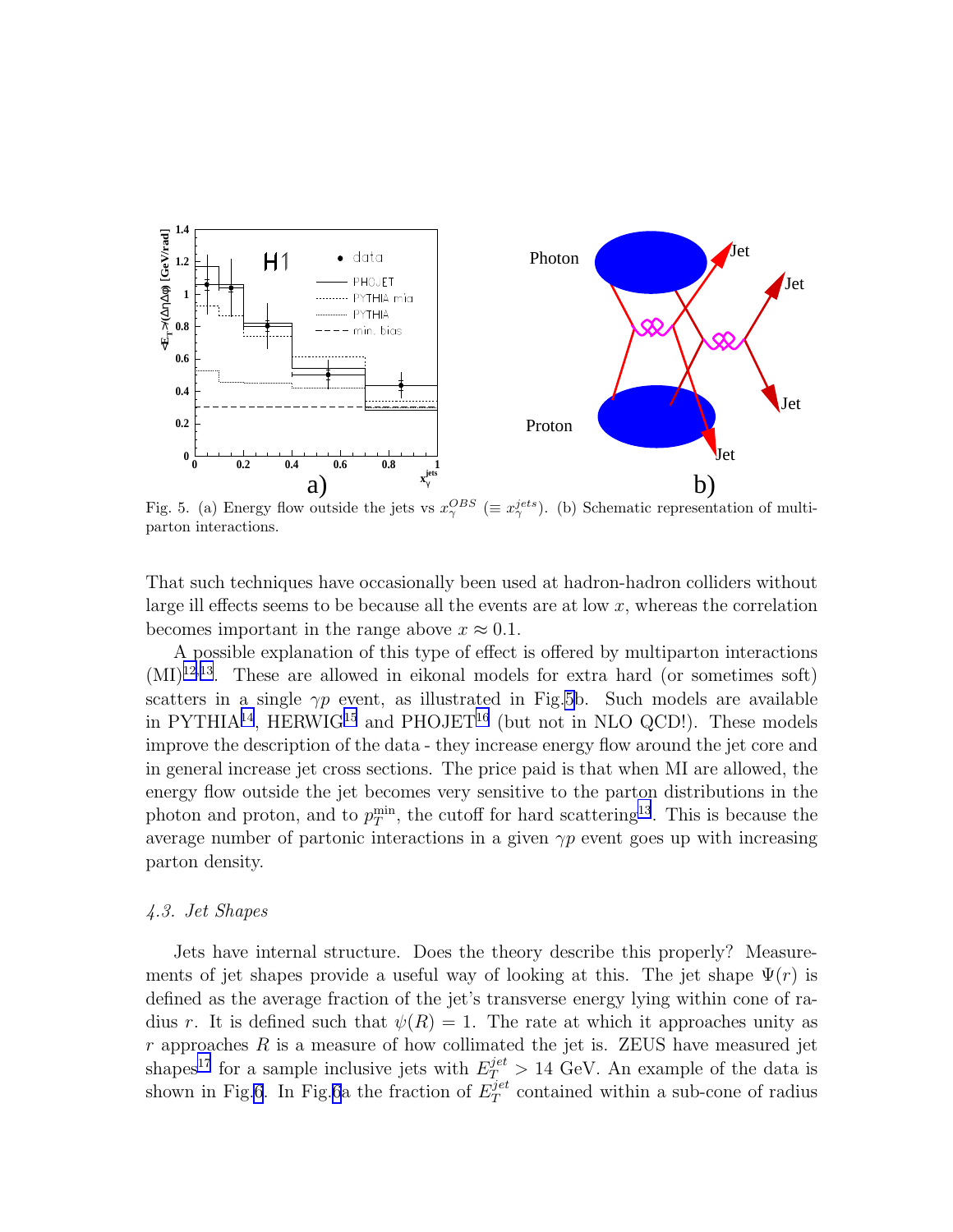<span id="page-8-0"></span>

0.5 is plotted as a function of  $\eta^{jet}$ . The data show that forward jets are broader; that is, the fraction of  $E_T^{jet}$  within the inner cone decreases as  $\eta^{jet}$  increases. Also shown are several curves from PYTHIA. The two continuous lines show the prediction of PYTHIA with (thicker) and without (thinner) MI. Clearly, MI once more improve the description of the data. Also shown separately are the shapes for those PYTHIA jets which are initiated by a gluon or a quark at LO. Gluon jets are broader in the MC, as expected from the fact that their larger colour charge leads to more QCD radiation. The jets in the rear direction look like quark jets, whereas the behaviour is gluon like in the forward direction. The transition between the two is reproduced in the MC, where it arises from the transition from dominantly direct to dominantly resolved processes as  $\eta^{jet}$  increases. In Fig.6b, the same quantity is plotted, but now as a function of  $E_T^{jet}$  $T^{jet}_{T}$ . Jets get narrower as  $E_{T}^{jet}$  $T<sup>jet</sup>$  increases. In addition, in the MC the effect of multiparton interactions decreases. Comparisons to QCD calculations are given in Klasen's presentation.

# 5. Outlook and Conclusion

A theme in this area of physics is the benefit (and difficulty) of making general comparisons. There has been significant progress in our understanding of how to compare data and theory. The choice of jet algorithm has been discussed in this context and an attractive solution to the problems involved seems to be offered by  $k<sub>T</sub>$  algorithm, which by virtue of being a cluster rather than cone algorithm avoids in a natural manner all seed finding and jet merging ambiguities (and hence the need for  $R_{\rm sep}$ , but which in the chosen mode preserves the attractive features of cone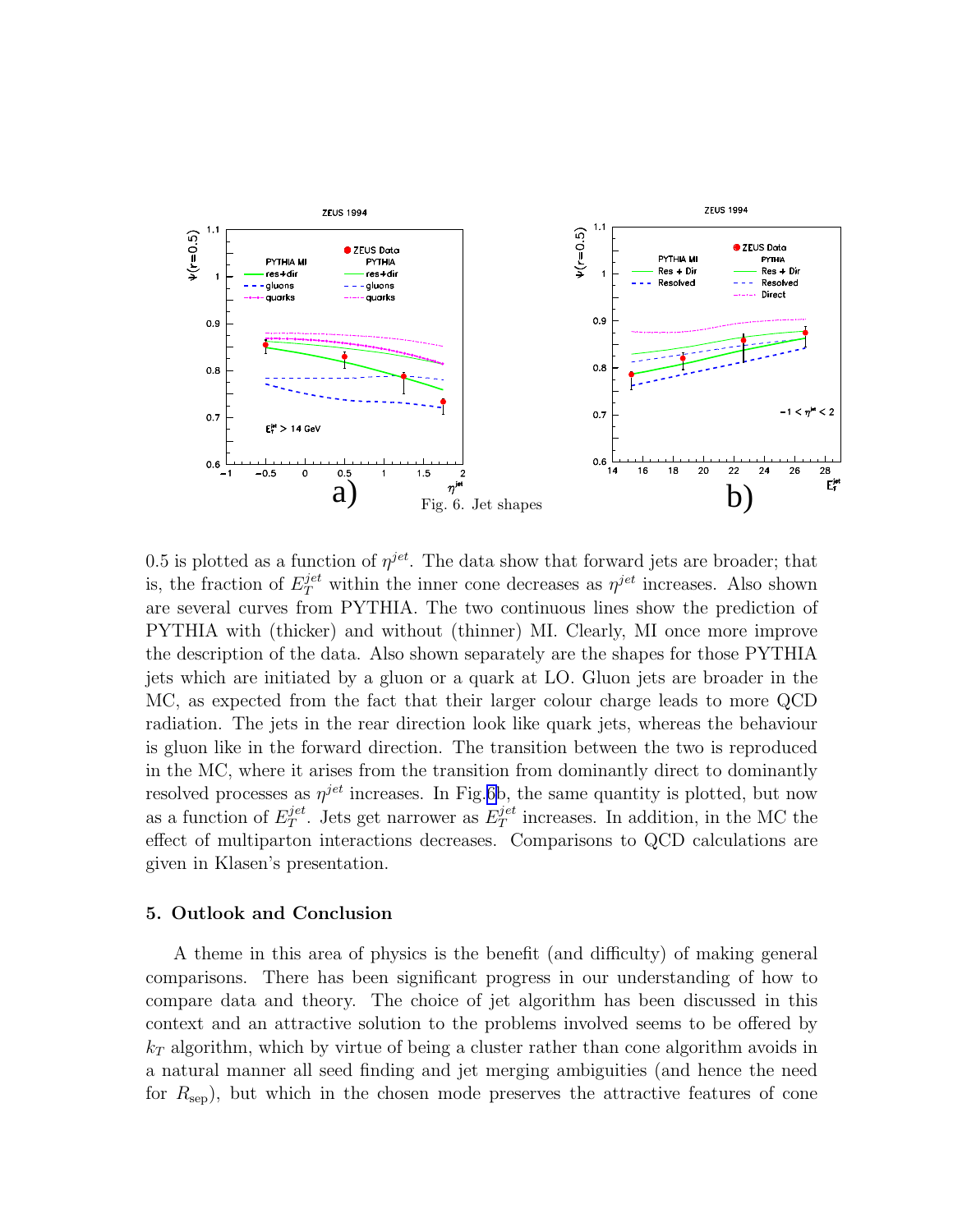algorithms in hadronic physics.

Another point to bear in mind is that we need to choose 'theory friendly' cross sections. In particular, demanding two jets above a certain  $E_T$  leads to divergences in NLO QCD which are responsible for discrepancies between theoretical calculations<sup>[3](#page-10-0),[5](#page-10-0)</sup>. The problem is discussed in Klasen's contribution. Recent preliminary ZEUS data<sup>[18](#page-11-0)</sup> avoid this problem by symmetrising dijet cross sections and cutting on the highest  $E_T^{jet}$  whilst applying a different and lower threshold to the second jet, also shown by Klasen.

To make comparisons at lower  $E_T^{jet}$  with confidence, a better understanding of the 'underlying event' is required. Multiparton interactions are a hot topic, but have many free parameters and are based upon simplifying assumptions which may not be justified. The eventual answer is surely to measure and constrain them with data. A promising approach is to study multijet events, and the current statistics are now allowing this to begin at HERA[19](#page-11-0) .

Leaving aside the theory for a moment, comparisons between data from different experiments would be greatly enhanced by the adoption of a standard set of cuts and jet algorithms for a minimal subset of jet cross sections, where this is practical. The comparison of jet physics between photoproduction and DIS is another subject which is gaining momentum, both in jet shapes and cross sections.

Photoproduction at HERA and  $\gamma\gamma$  collisions at  $e^+e^-$  experiments probe the photon in complementary ways. Global fits to both jet data and  $F_2^{\gamma}$  data similar to those carried out for the proton will probably place the strongest constraints on the structure of the photon in the end. However, general physics messages can been drawn from the data in other ways. A promising approach here is to study the effective parton distributions in the photon<sup>[20](#page-11-0)</sup>. In resolved photoproduction, the most important matrix elements have the same angular dependence and contribute to the cross section basically according to the colour factors involved. This fact allows the dijet cross section to be written in terms of single effective matrix element and an effective parton distribution:

$$
\frac{d^4\sigma}{dydx_\gamma dx_p d\cos\theta^*} = \frac{1}{32\pi s_{ep}} \cdot \frac{f_{\gamma/e}}{y} \cdot \frac{f_{eff}^{\gamma}}{x_\gamma} \cdot \frac{f_{eff}^p}{x_p} \cdot |M_{eff}|^2
$$

where  $f_{\text{eff}}(x, p_T^2) = \sum q(x, p_T^2) + \bar{q}(x, p_T^2) + \frac{9}{4}g(x, p_T^2)$ . H1<sup>[21](#page-11-0)</sup> have measured the dijet cross section shown in Fig[.7](#page-10-0)a, and extracted  $f_{\text{eff}}^{\gamma}(x, p_T^2)$  as shown in Fig.[7b](#page-10-0). There is a positive scaling violation, as seen in  $F_2^{\gamma}$  $2^{\gamma}$ . This is characteristic of the  $\gamma \rightarrow q\bar{q}$  splitting probability, and is not present in purely hadronic structure functions.

Finally, a nice instance of feedback between the two types of experiments was recently shown in OPAL data<sup>[22](#page-11-0)</sup>. In 1993, ZEUS results showed that the data are better described by MC simulations if the intrinsic  $k_T$  in the photon is increased<sup>[23](#page-11-0)</sup>. This is a way of faking the effect of the fact that in the  $\gamma \rightarrow q\bar{q}$  splitting the quarks can have significant relative  $p_T$ . Following this, OPAL have used a similar trick in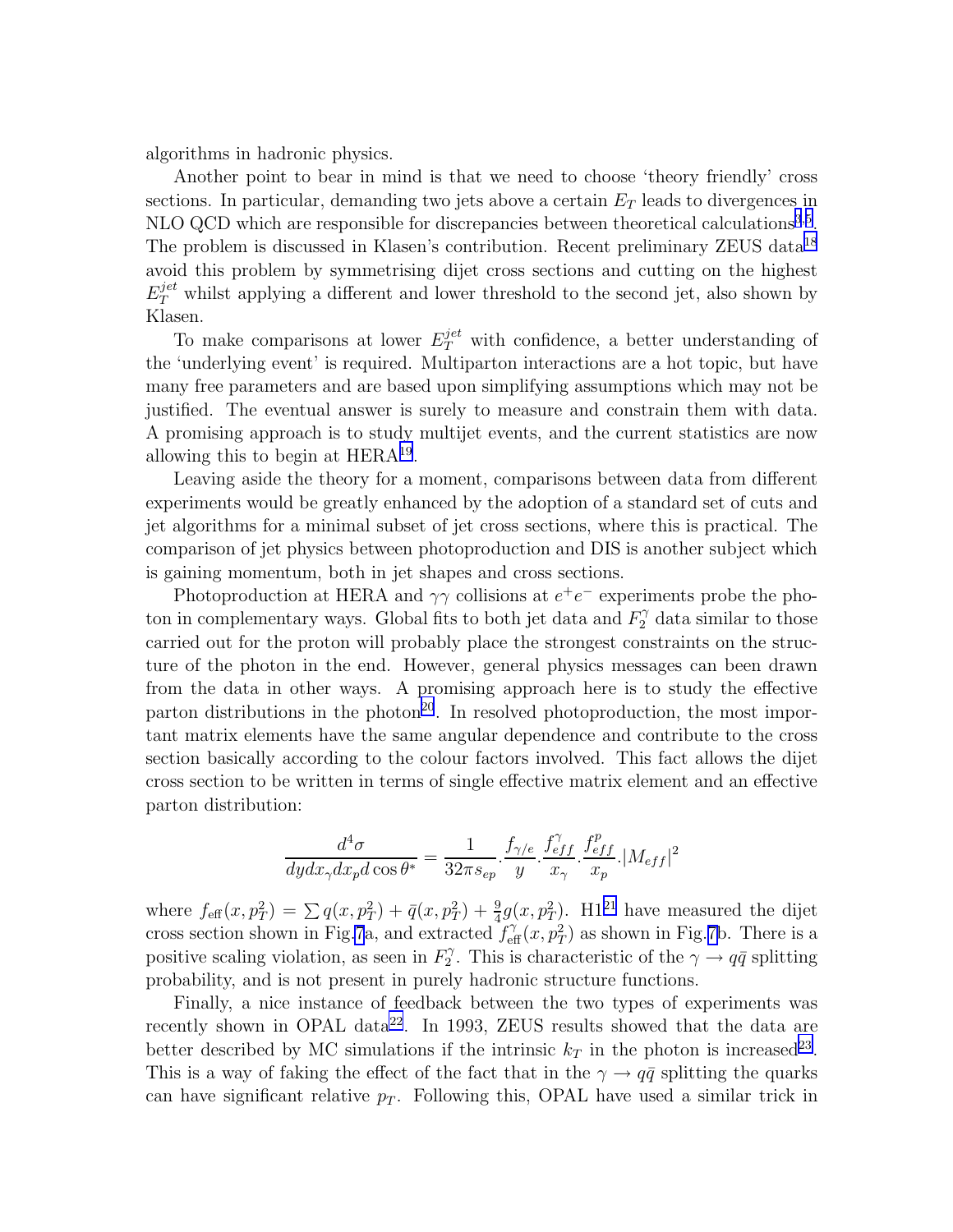<span id="page-10-0"></span>

Fig. 7. (a) Dijet cross sections, (b) Effective parton distribution in the photon.

 $e\gamma$  collisions to achieve a significantly better agreement in the spectrum of transverse energy outside the plane defined by the beam and the scattered electron, as well as in the dijet rates for these events.

I hope some flavour of the rapid and continuing progress in field has been conveyed. I am confident that there is a great deal more physics to come from studying jet photoproduction.

#### 6. Acknowledgements

My thanks go to the many people on H1 and ZEUS who provided plots. I would also like to thank the DESY directorate and MPI, as well as the organisers and participants of what was an immensely stimulating and enjoyable meeting.

# 7. References

- 1. ZEUS Collab., M. Derrick et al, Phys. Lett. B348 (1995) 665; Paper submitted to ICHEP96 pa02-040.
- 2. ZEUS Collab., M. Derrick et al, Phys. Lett. B384 (1996) 401.
- 3. B. W. Harris and J. F. Owens, FSU-HEP-970411, [hep-ph/9704324](http://arxiv.org/abs/hep-ph/9704324).
- 4. H1 Collab., S. Aid et al., Zeit. f. Phys. C70 (1996) 17.
- 5. M. Klasen, G. Kramer DESY-96-246, [hep-ph/9611450](http://arxiv.org/abs/hep-ph/9611450).
- 6. ZEUS Collab., M. Derrick et al, Phys. Lett. B342 (1995) 417; Paper submitted